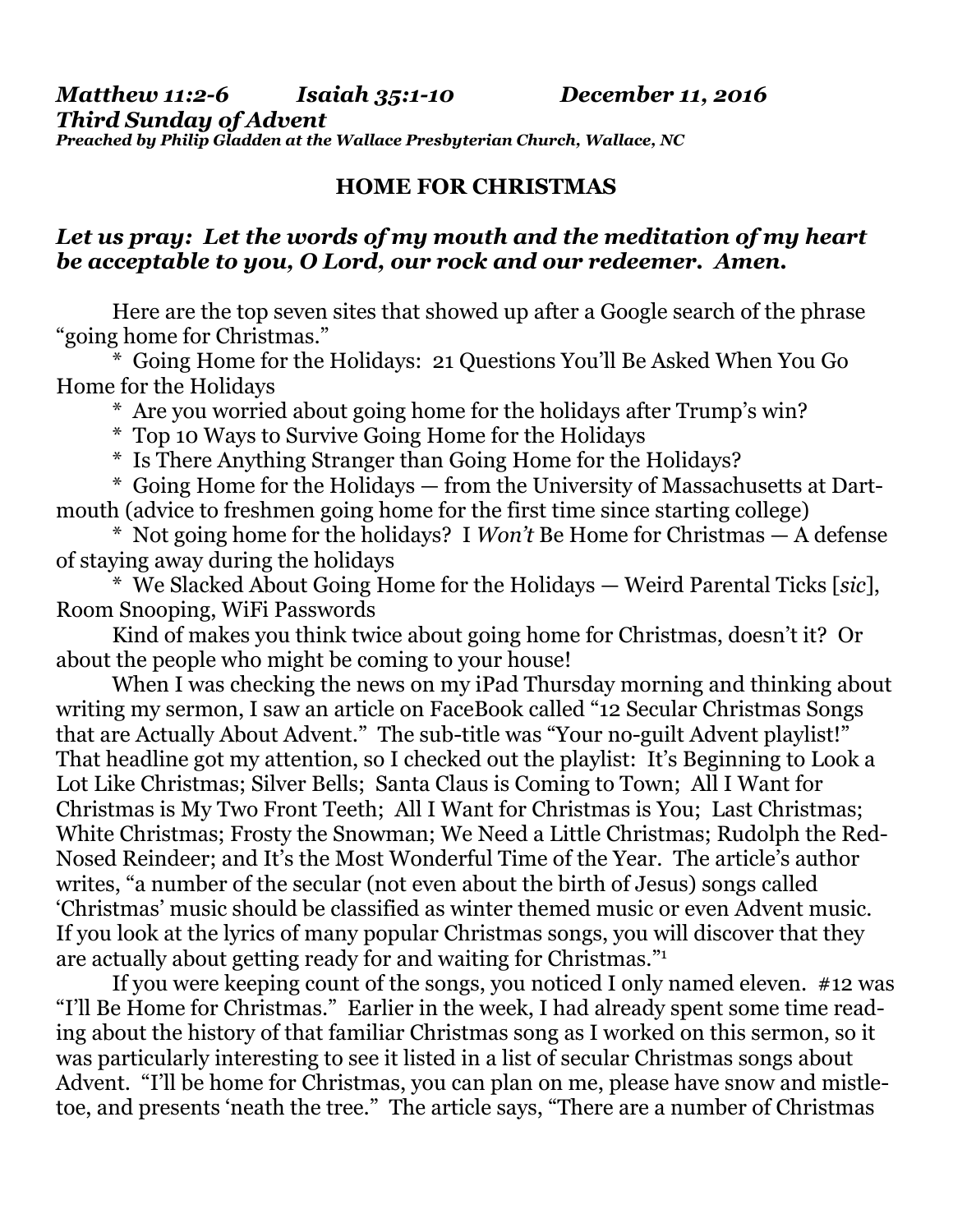songs about wishing for a place or a person, and these are all symbolic of our Advent longing for Jesus to come as a little baby and to come again."

 On October 4, 1943, Bing Crosby recorded "I'll Be Home for Christmas," which quickly became popular among U.S. troops overseas during World War II. It was the most requested song at USO shows. The lyricist, Kim Gannon, more than once said that he didn't write the song with soldiers in mind, but that he was "thinking of all people who are unable to be home for Christmas." At first, Gannon's song was rejected by the music business because the last line was thought to be too sad: "I'll be home for Christmas, if only in my dreams." However, Gannon sang the song for Bing Crosby as they were playing golf, and the rest is history.

 The much-beloved Christmas song is very melancholy, and the last line is rather haunting: "if only in my dreams..." As one writer has put it, "While the melody is one that lingers in our minds, the meaning of the song is actually quite somber as the closing line reveals that being home for Christmas isn't quite a reality just yet."2

 It might seem odd to you to hear about a melancholy secular song of longing on this third Sunday of Advent when we light the candle of JOY. And yet, that comment, "being home for Christmas isn't quite a reality just yet," expresses very well the tension of these weeks of Advent leading up to Christmas, as well as the challenge of living faithful Christian lives in this "time between the times," the already but not yet of God's restoration of his creation and his people when Christ returns at his second Advent.

 The prophet Isaiah didn't preach and write his words for the third Sunday of Advent, but they are often used on this third Sunday of Advent, exactly because they ring out with the joy of going home — and not only going home, but being led home by God himself along God's highway through the wilderness. Isaiah proclaimed the promise of going home to God's people who had been away from home for fifty years, languishing in exile in Babylon. Their temple had been destroyed. Their capital city had been laid waste. Their citizens had been carted off to a foreign land and ridiculed. How could they possibly have hope in such a situation? How could they sing the Lord's song in a foreign land?

 Sunday night, David Sanderson led off the community sing of "Messiah" with maybe his strongest rendition yet of "Comfort Ye My People." As David's voice reached a crescendo and filled the sanctuary of First Baptist Church, he sang, "Make straight in the desert a highway for our God." In other words, God is coming — get ready! This is a word of hope for God's people — then and now — and sets the tone for the rest of "Messiah."

 That song is based on Isaiah 40:3, but it sounds a lot like Isaiah 35:8 and 10: "A highway shall be there, and it shall be called the Holy Way; the unclean shall not travel on it, but it shall be for God's people; no traveler, not even fools, shall go astray. And the ransomed of the Lord shall return, and come to Zion with singing; everlasting joy shall be upon their heads; they shall obtain joy and gladness, and sorrow and sighing shall flee away."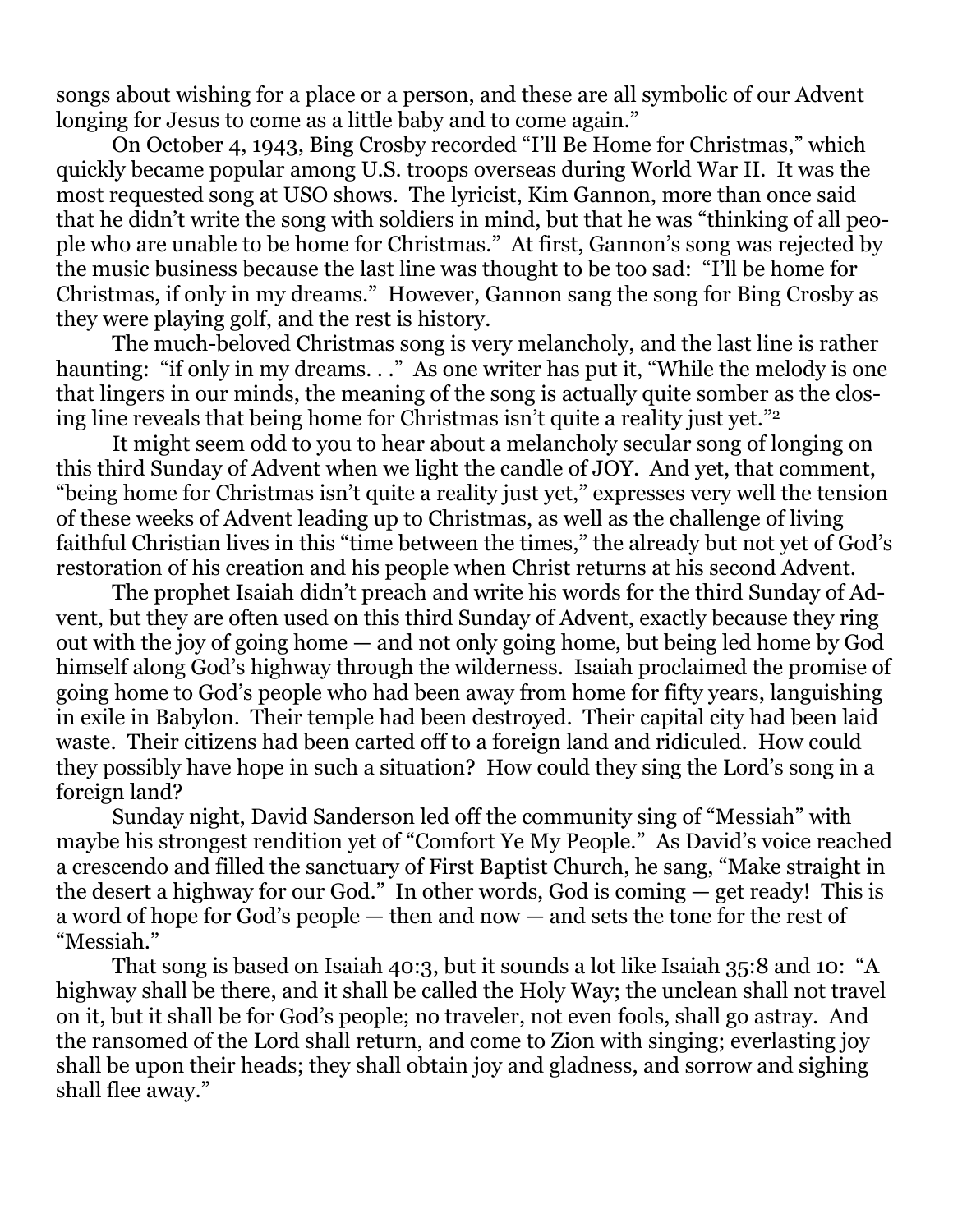The pictures are powerful — the wilderness and the dry land; the desert; the burning sand and the thirsty ground. The wilderness calls to mind God's people wandering in the wilderness for forty years before they made it home to the Promised Land. But it wasn't aimless wandering, nor were they on their own. God was with them all along the way, a cloud by day, a pillar of fire by night, showing them the way to go home.

 The wilderness calls to mind God's people languishing in exile for fifty years in Babylon, certainly reason for sorrow and sighing. But the prophet's message is one of hope and promise — "Courage! Take heart! God is here, right here, on his way to put things right and redress all wrongs. He's on his way! He'll save you!"

 The wilderness calls to mind the times in our lives when we feel dried up spiritually, when we feel lost, when we can't find our way home. Maybe that's how you feel this morning, even in the midst of all of the holiday hoopla and busyness. Maybe "going home for Christmas" is fraught with anxiety for you, even if you're staying right here in Wallace. Maybe the way the world is today seems to be nothing more than a huge expanse of dry, dusty, barren desert. Where is the hope of the crocus and rose blossoms? Where is the promise of the lush greenery of Carmel and Sharon? Isaiah's message of hope and promise and, yes, even joy comes to us again this Advent —"Courage! Take heart! God is here, right here, on his way to put things right and redress all wrongs. He's on his way! He'll save you!" It's not a joy that depends on whether or not all of the decorations are put up just right or if all of the Christmas shopping is done on time or the house is just right for the family and friends who are coming home. Instead, the joy of this third Sunday of Advent is rooted in the prophet's proclamation, "They shall see the glory of the Lord, the majesty of our God."

 Two months after Bing Crosby recorded "I'll Be Home for Christmas," the crew of the battleship U.S.S. North Carolina was in the Pacific Ocean near the New Hebrides Islands on Christmas Eve 1943. The crew had been ordered to ship out on Christmas morning to provide support for a carrier attack.

 The crew gathered on Christmas Eve for an entertaining show with skits, dances, comedy routines, a fake strip tease, and a drag show with guys wearing wigs made out of manila rope. Can you imagine the melancholy and sense of longing on that battleship that night?

 As they enjoyed the show, the crew members had no idea of the surprise that the ship's chaplain, E.P. Wuebbens, had arranged. He had collected \$5 from each sailor who had children at home. The total was \$2,404.25. The chaplain then sent the money to Macy's department store, along with the names and addresses of the 729 children of the crew members. Chaplain Wuebbens asked Macy's to send a \$3 gift to each child, with a card attached that said that the gift was from a loved one and his shipmates on the USS North Carolina. The chaplain wrote to Macy's, "We realize that we are asking a great deal, but . . . you will be adding greatly to the happiness of our children and to our own Christmas joy out here in one of the war zones. Incidentally we hope that a bit of that joy will reflect on you and your staff of workers."